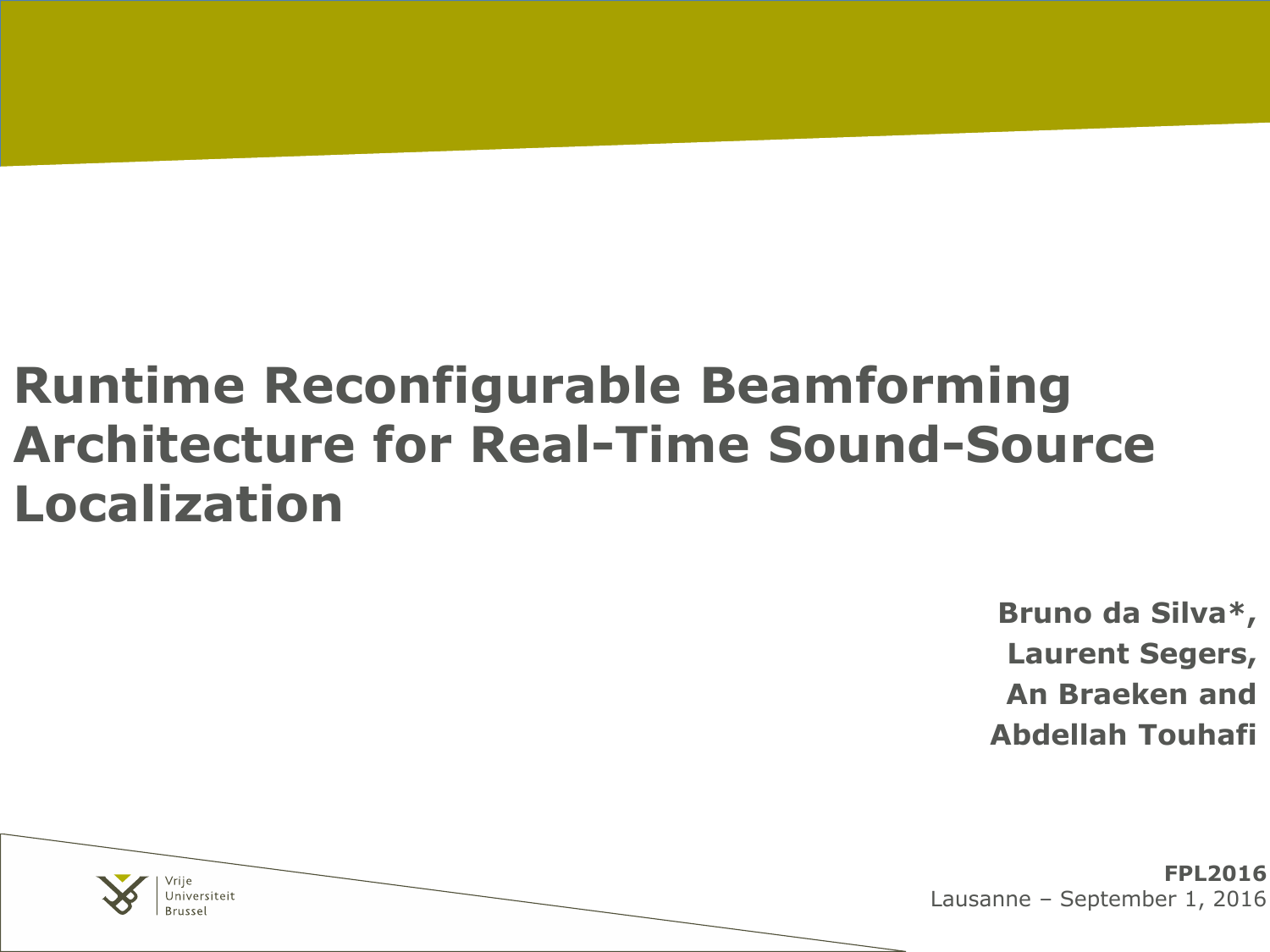#### **Description and Requirements**





Up to 64 Orientations **UP to 52 MEMS** Microphones

- Scalable architecture able to support a variable high number of digital I/O from the external sensor array.
- Real-time (< 100ms) sound source detection.
- Power efficient.

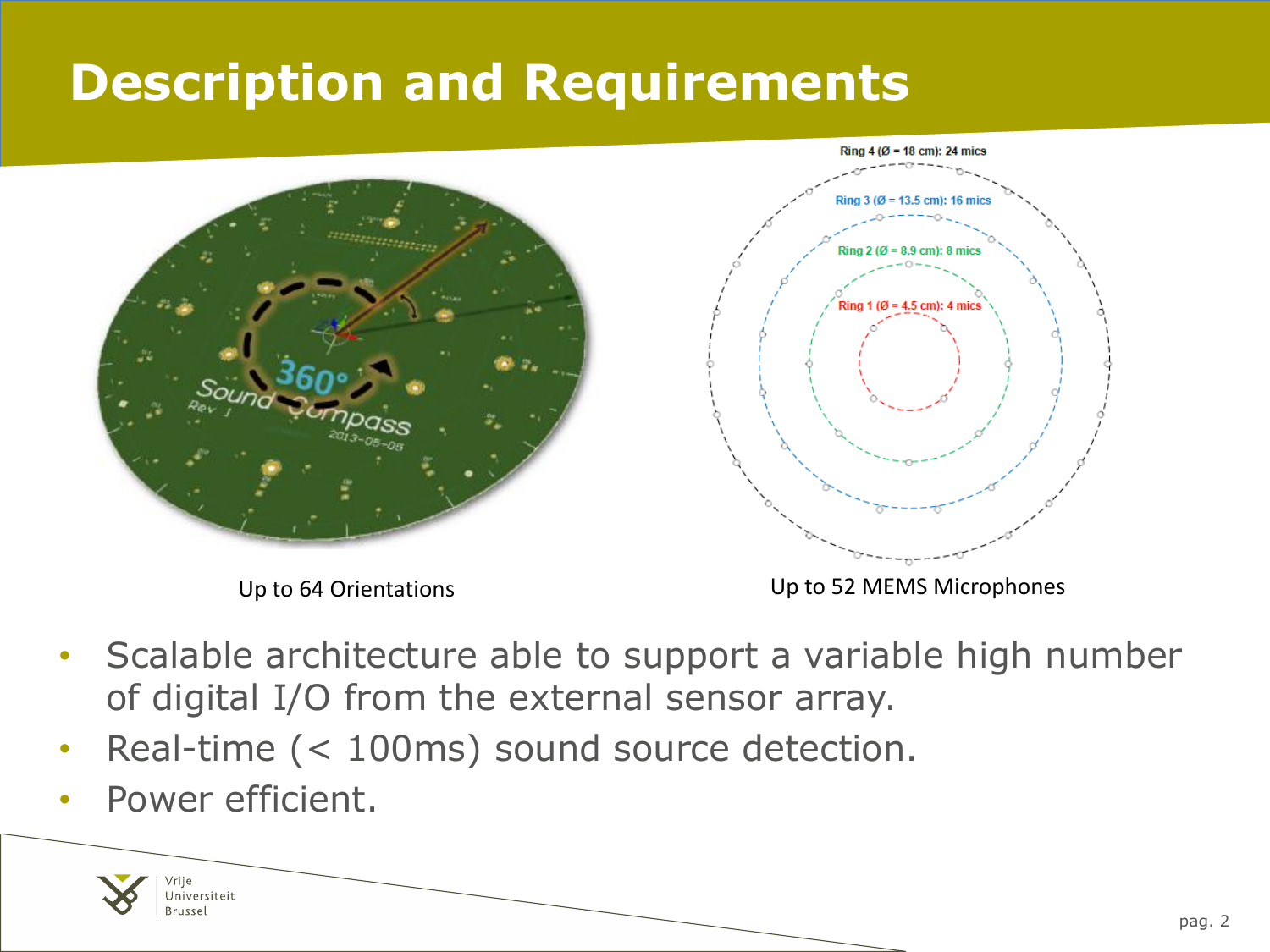#### **Sound-Source location**

- Use of Delay-and Sum beamforming to detect sound sources.
- The polar steered response power (P-SRP) is displayed in a polar map.
- The main peak determines the sound-source direction.

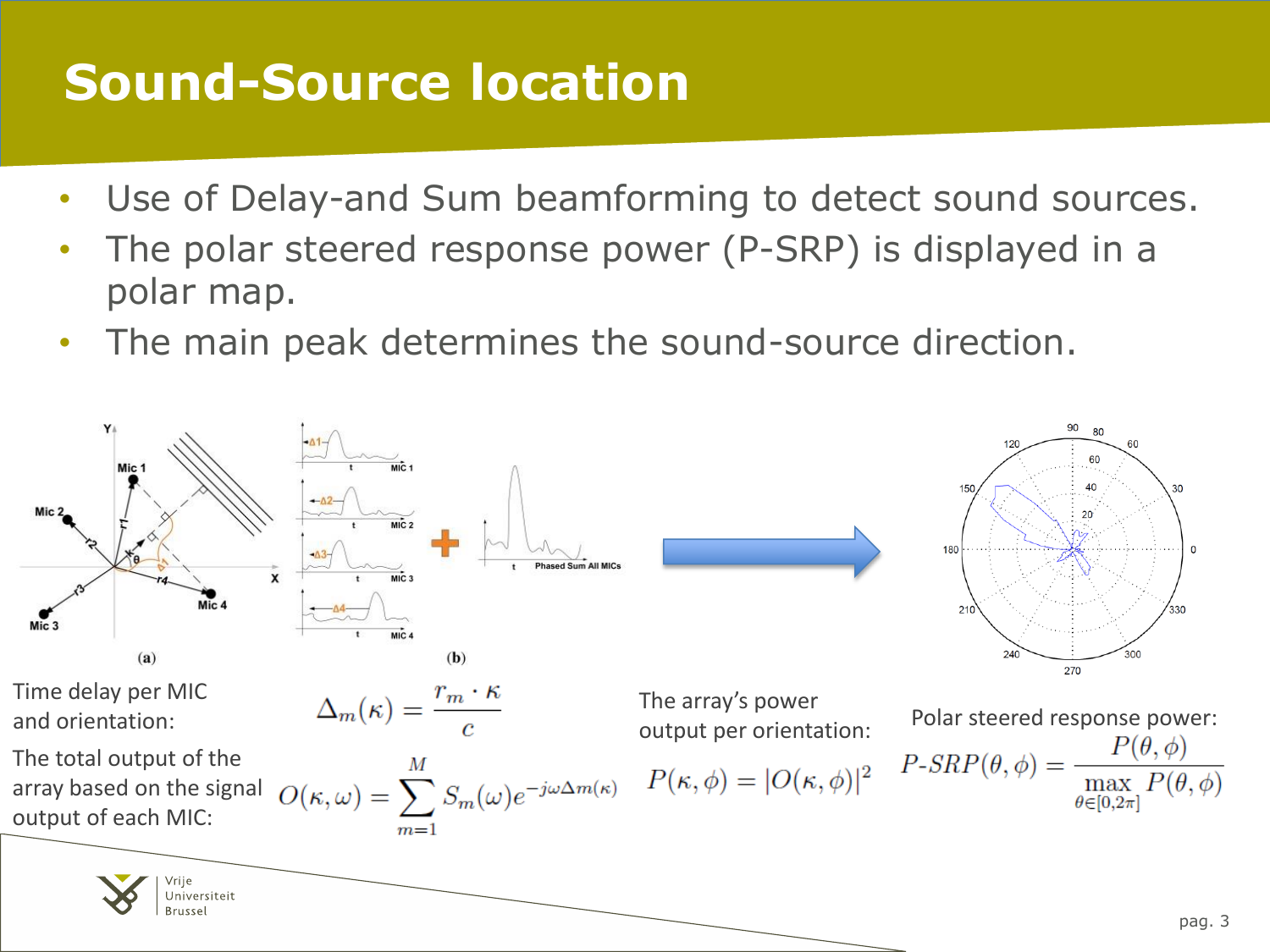# **A Scalable Design (I)**

Vrije Universiteit **Brussel** 



- The PDM signal from the MICs need to be individually filtered.
- The signal also needs to be downsampled to become audio.

Use Case 1: Dynamic sensor array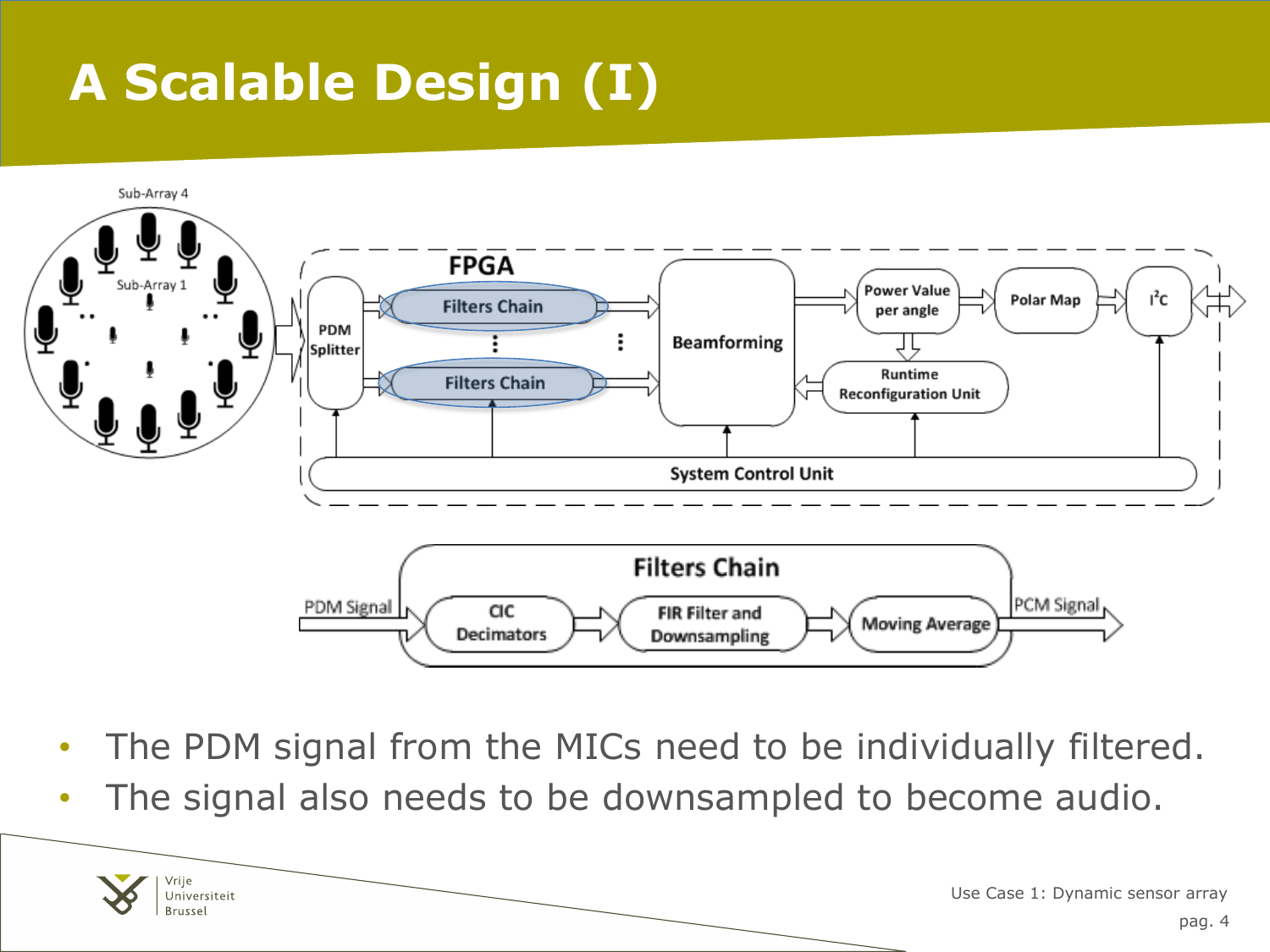## **A Scalable Design (II)**

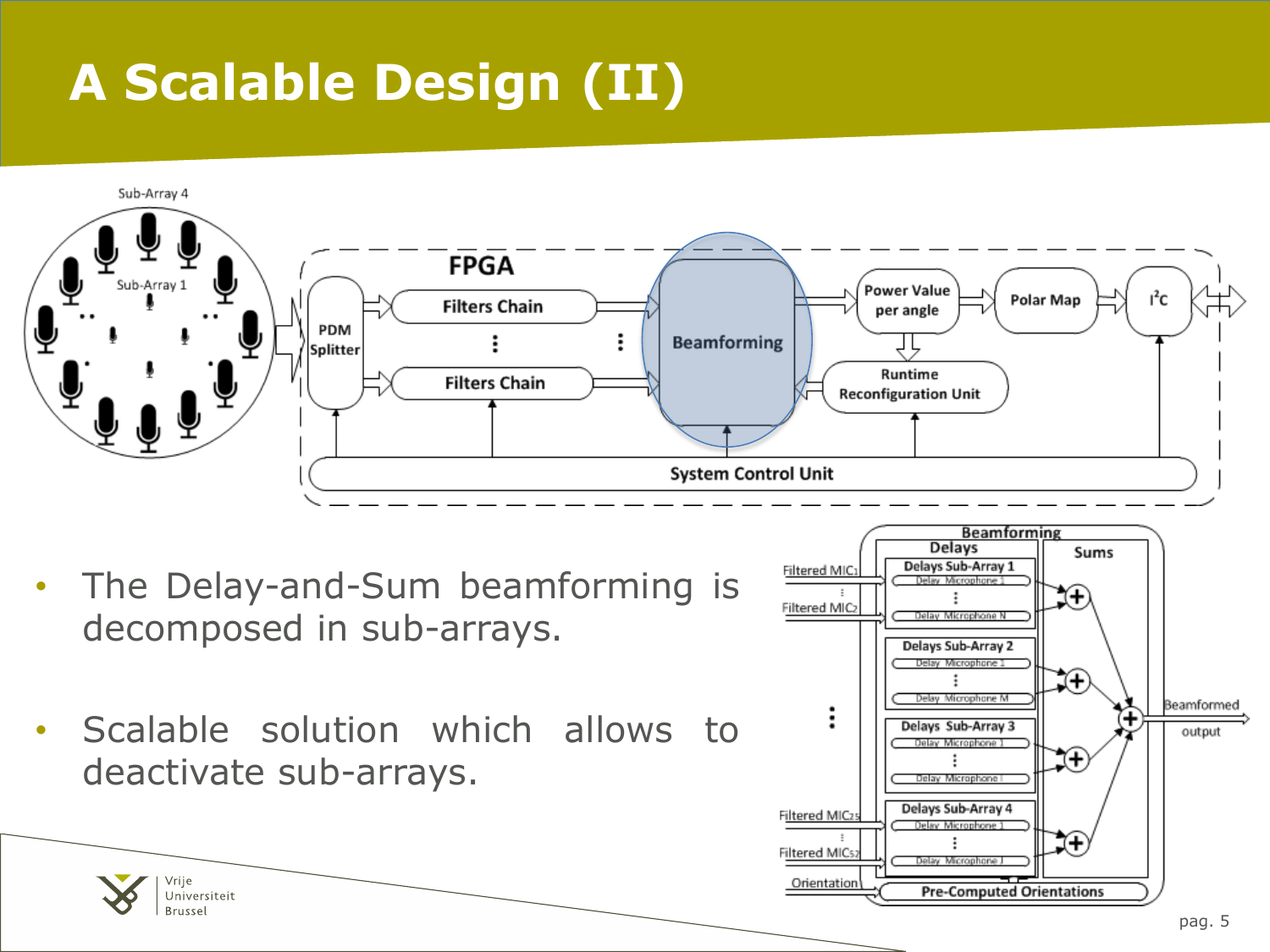### **Limitations**



- Static behavior: Fixed number of orientations.
- "Slow" response: 400 ms per steering loop.
- Internal memory sharing and buffering.
- BRAMs and DSPs become the limiting resources when scaling the design.

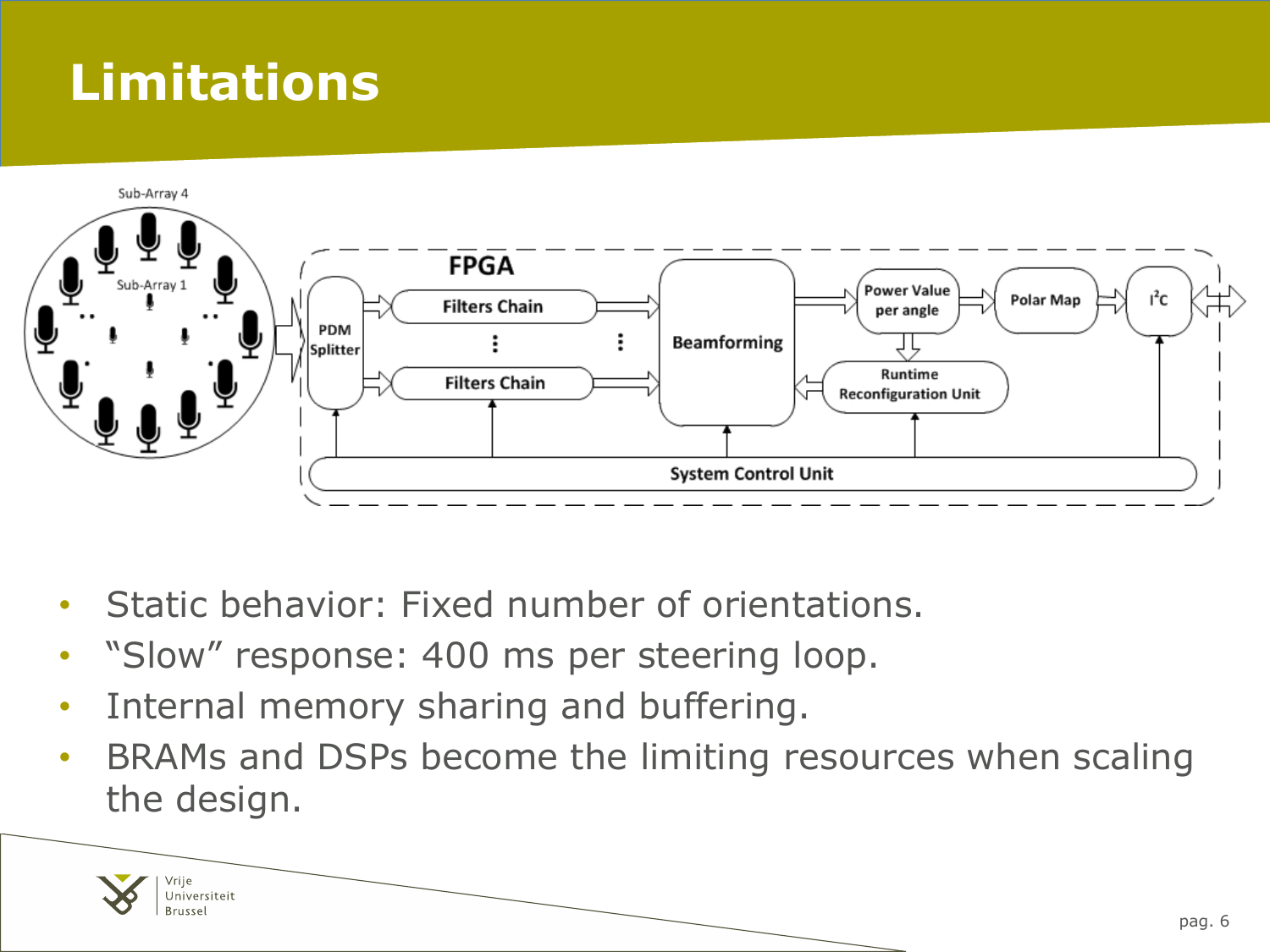#### **How to reach real-time?**

- Reduce the number of explored orientations.
- Unfortunately, it leads to inaccurate results.



- Solution: Dynamic angular resolution
	- Behavior based on the acoustic environment.
	- Real-time response (< 100 ms).

Jniversiteit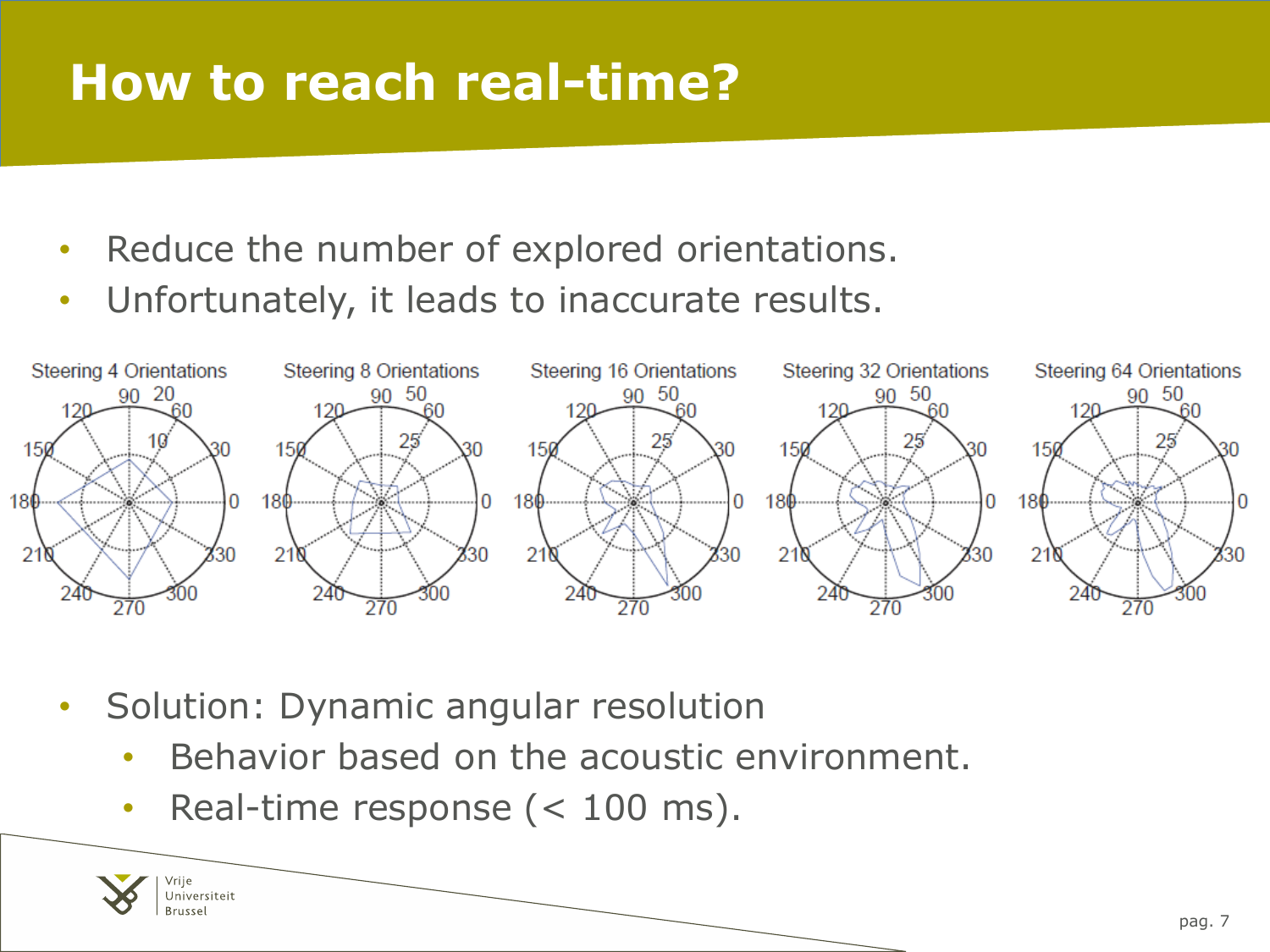### **Runtime Reconfiguration (I)**

- Use of a fast reconfiguration to reach real-time sound-source detection: CFGLUT5
- 5-input loop-up table (LUT).
- Enables the changing of the logical function of the LUT during circuit operation.

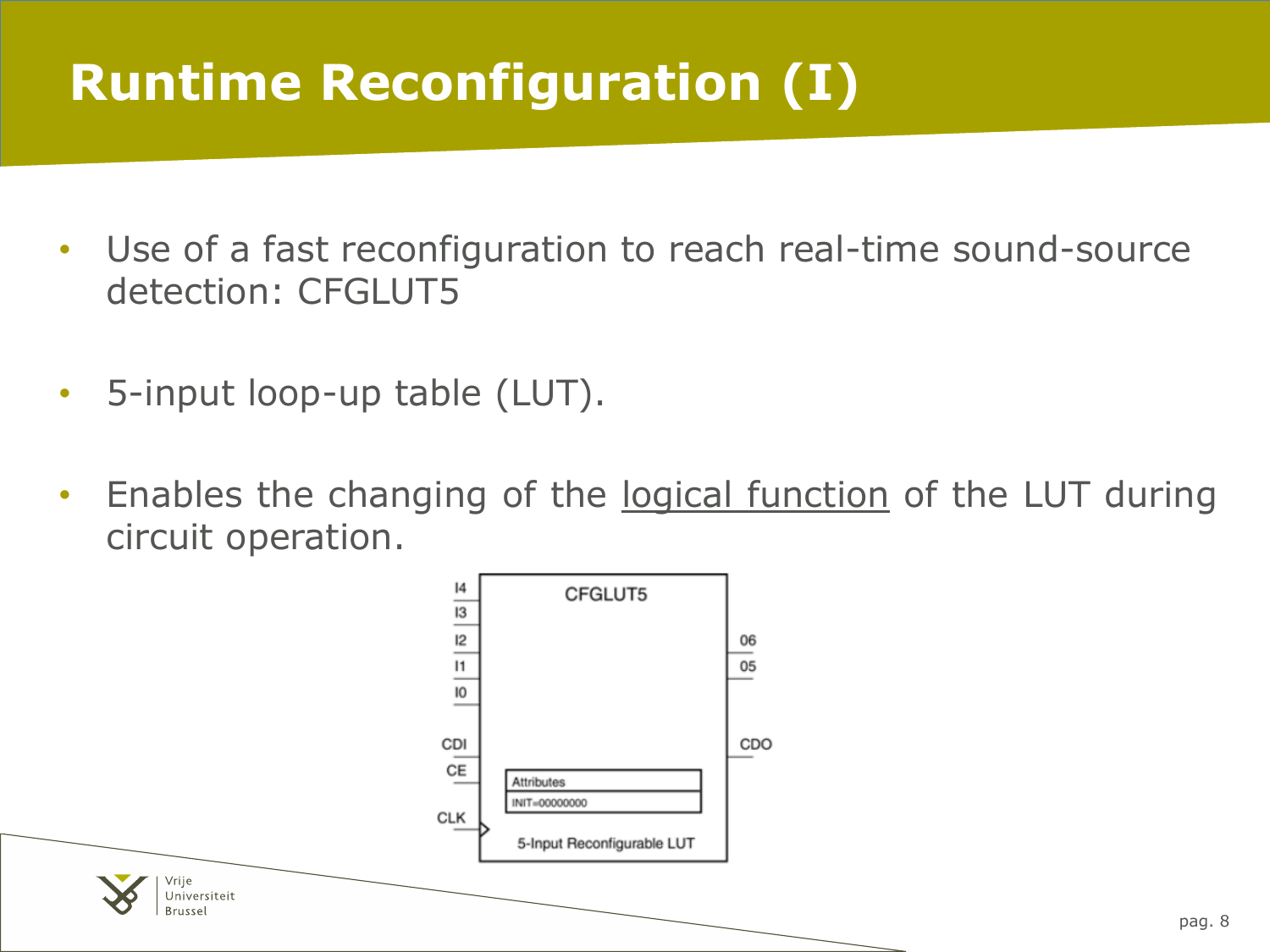### **Runtime Reconfiguration (II)**

• The use of a fast CFGLUT reconfiguration + different steering strategy leads to a real-time sound-source detection.